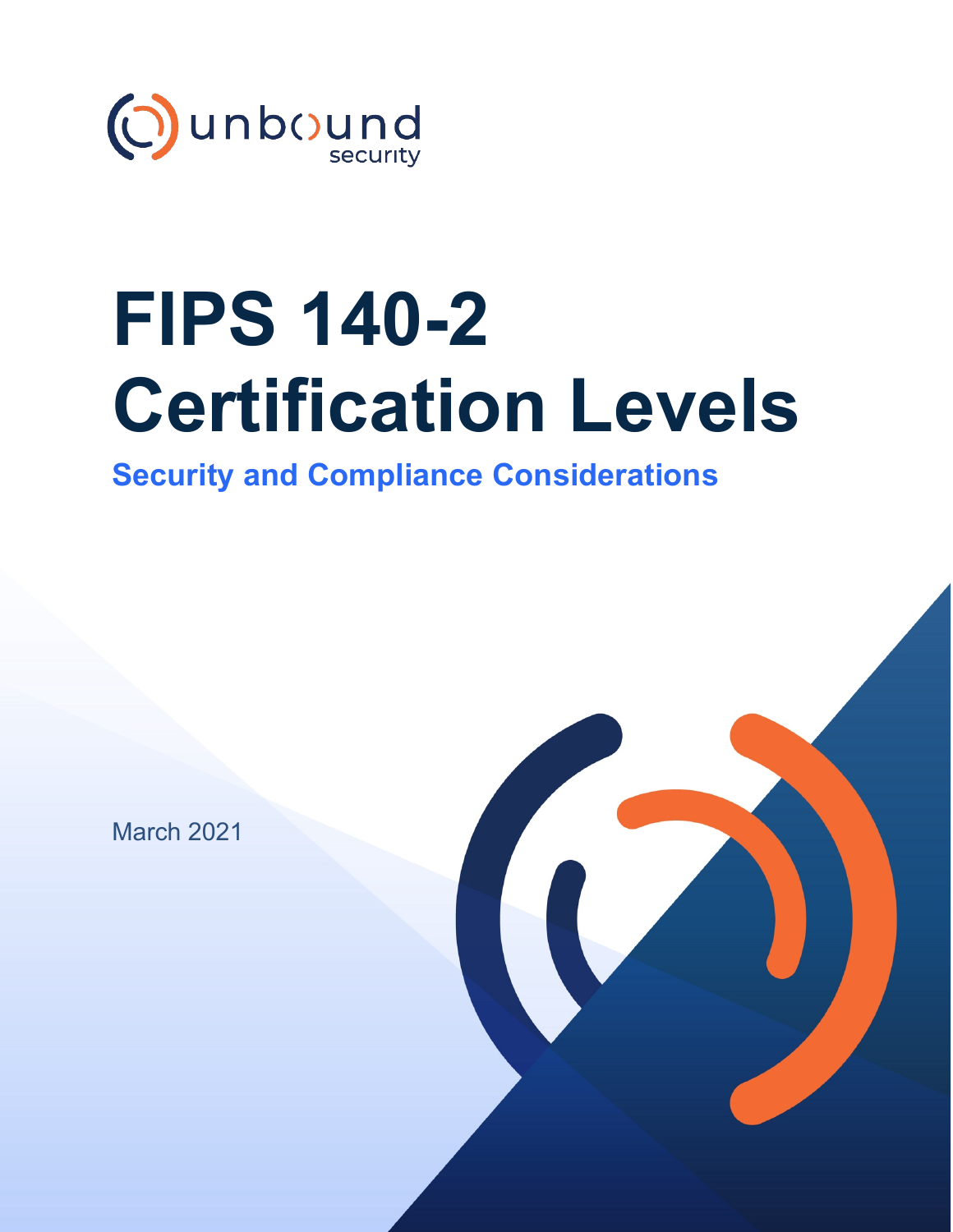# **FIPS 140-2 Certification Levels – Background**

The FIPS (Federal Information Processing Standard) 140-2 standard was originally published in 2001 by the US NIST (National Institute of Standards and Technology), with the purpose of assessing the security level of cryptographic modules, namely their ability to protect the confidentiality and integrity of cryptographic keys. Since then, it has been widely adopted around the world as a practical security benchmark and realistic best practice, by various governmental and private sector organizations.

There are 4 levels within FIPS 140-2; each increase in level represents an increasing level of rigor and qualitative security. FIPS 140-2 levels 2, 3, 4 require physical security. This entails tamper detection and tamper response in case an attacker obtains physical access to the cryptographic module.

The FIPS 140-2 certification criteria are based on the IT environment and technologies available at the time it was conceived, nearly twenty years ago. The digital IT transformation has greatly impacted the security threat environment across all networks and devices, with implications for cryptographic modules as well.

### **Changes in the Cyber Threat Landscape**

The advancement of data center, networking, cloud, and mobility infrastructures has completely changed the cyber threat landscape in the 21st century.

Modern cloud and data center environments typically employ meticulous access control and strong physical security while compute and storage resources are shared over the network, particularly the over the Internet. Thus, the risk of physical access to servers and physical tampering by attackers is low. The risk of software attack or compromise, on the other hand, is of much greater concern. Remote software attacks have become the principal attack vector, with attackers adopting increasingly sophisticated tactics and technologies.

The risk of physical attacks is more of a concern today mainly for endpoint devices because they are mobile and dispersed by design.

## **Unbound CORE: FIPS Certified Solution Addressing Modern IT Needs**

Unbound CORE has received FIPS 140-2 Level 1  $\overline{\&}$  2 certification by the US National Institute for Standards and Technology (NIST).

CORE is a combined key protection, key management, and cryptographic mesh solution, the first to offer physical HSM-level security and beyond purely in software, as well as unified lifecycle management of keys across any on-premises or cloud infrastructure.

Unbound solutions offer a security guarantee on par with FIPS 140-2 Level 3 certified modules, with added security benefits that were designed for the modern digital IT environment.

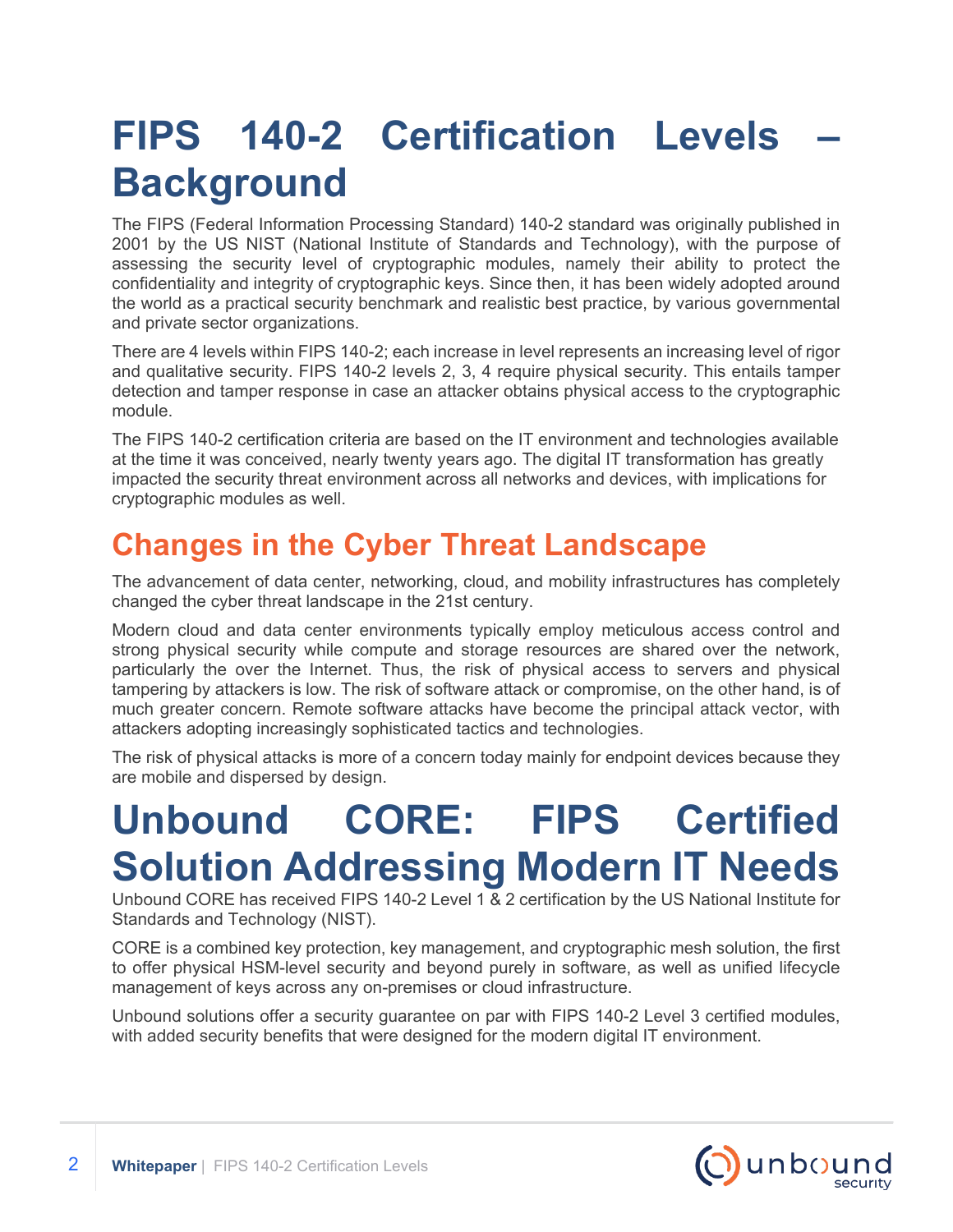### **Compliance Comparison: Unbound CORE and FIPS 140-2 Level 3 Certified HSM**

In order to become certified according to FIPS 140-2, the cryptographic module under test must satisfy 11 requirements sections (see table below for detail). The security requirements cover areas related to the secure design and implementation of the cryptographic module. The NIST Cryptographic Module Validation Program (CMVP) validates cryptographic modules' compliance with FIPS 140-2, while the final certification level is the minimal level of accreditation achieved in each of the 11 requirement sections (i.e., if a certain cryptographic module passed 10 requirement sections as Level 3 and one as Level 2, the overall certified level would be Level 2).

CORE practically meets all FIPS 140-2 Level 3 security requirements, however officially it cannot be certified Level 3 as these requirements cannot be fulfilled without hardware-based tamper response mechanisms.

The following table summarizes FIPS 140-2 requirements and Unbound Key Control compliance compared with a FIPS 140-2 Level 3 HSM.

| <b>FIPS 140-2 Requirement</b>                                                                                                                                                                                                                                                                                                                                                                                                                                                                                                                                                                                          | <b>FIPS 140-2</b><br><b>Level 3 HSM</b> | <b>Unbound</b><br><b>CORE</b> |
|------------------------------------------------------------------------------------------------------------------------------------------------------------------------------------------------------------------------------------------------------------------------------------------------------------------------------------------------------------------------------------------------------------------------------------------------------------------------------------------------------------------------------------------------------------------------------------------------------------------------|-----------------------------------------|-------------------------------|
| <b>Cryptographic Module Specification - Specification of</b><br>cryptographic module and boundary, approved algorithms, and<br>modes of operation. Description of cryptographic module (HW,<br>SW and firmware). Statement of module security policy.                                                                                                                                                                                                                                                                                                                                                                  | Level 3                                 | Level 3                       |
| Finite State Model - Specification of the various operational<br>states of the cryptographic modules and transitions between<br>states.                                                                                                                                                                                                                                                                                                                                                                                                                                                                                | Level 3                                 | Level 3                       |
| <b>Self-Tests</b> – Power-up self-tests are performed when the<br>module<br>is powered up (power-up<br>cryptographic<br>test.<br>cryptographic algorithm test, software/firmware integrity test,<br>critical functions test). Conditional self-tests are performed when<br>an applicable security function or operation is invoked.                                                                                                                                                                                                                                                                                    | Level 3                                 | Level 3                       |
| Mitigation of Other Attacks - Specification of mitigation of<br>attacks for which no testable requirements are currently<br>available.                                                                                                                                                                                                                                                                                                                                                                                                                                                                                 | Level 3                                 | Level 3                       |
| Cryptographic Key Management - Security requirements<br>encompassing the entire lifecycle of cryptographic keys and key<br>components employed by the cryptographic module. Key<br>management includes random number and key generation, key<br>establishment, key distribution, key entry/output, key storage,<br>and key zeroization. Level 1 & 2 - Secret and private keys<br>established using manual methods may be entered or output in<br>plaintext form; Level 3 & 4 - Secret and private keys established<br>using manual methods shall be entered or output encrypted or<br>with split knowledge procedures. | Level 3                                 | Level 3                       |

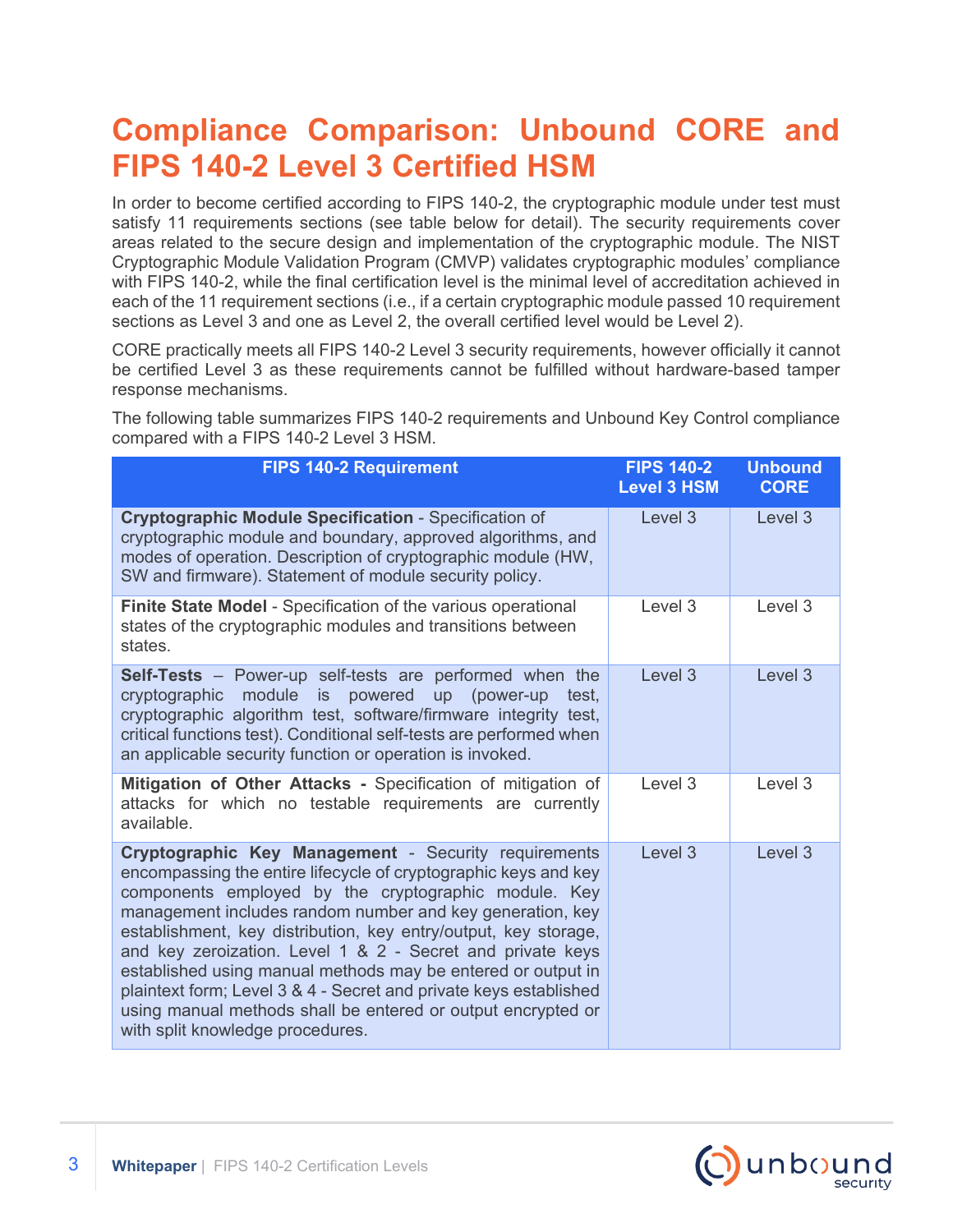| Cryptographic Module Ports and Interfaces - Requires<br>restriction of all information flow and physical access points to<br>physical ports and logical interfaces that define all entry and exit<br>points to and from the module. Level 1 & 2 - required and<br>optional interfaces, specification of all interfaces and of all input<br>and output data paths; Level 3 & 4 - data ports for unprotected<br>critical security parameters logically or physically separated<br>from other data ports.                                                                                                             | Level 3            | Level 3            |
|--------------------------------------------------------------------------------------------------------------------------------------------------------------------------------------------------------------------------------------------------------------------------------------------------------------------------------------------------------------------------------------------------------------------------------------------------------------------------------------------------------------------------------------------------------------------------------------------------------------------|--------------------|--------------------|
| Roles, Services and Authentication - Support for authorized<br>roles for operators and corresponding services within each role.<br>Level 1 - logical separation of required and optional roles and<br>services; Level 2 - role-based or identity-based operator<br>authentication; Level 3 & 4 - identity-based operator<br>authentication.                                                                                                                                                                                                                                                                        | Level 3            | Level 3            |
| <b>Design Assurance - Use of best practices by the vendor during</b><br>the design, deployment, and operation of a cryptographic<br>module, providing assurance that the module is properly tested,<br>configured, delivered, installed, and developed, and that the<br>proper operator guidance documentation is provided.                                                                                                                                                                                                                                                                                        | Level 3            | Level 3            |
| Physical Security -- Use of physical security mechanisms to<br>restrict unauthorized physical access to the module's contents<br>and to deter unauthorized use or modification of the module<br>when installed. Level 1 - production grade equipment; Level 2 -<br>locks or tamper evidence; Level 3 - tamper detection and<br>response for covers and doors; Level 4 - tamper detection and<br>response envelope, Environmental Failure Protection or<br><b>Environmental Failure Testing.</b>                                                                                                                    | Level 3            | Level <sub>2</sub> |
| EMI/EMC - Specification of EMI/EMC requirements. Level 1 & 2<br>- 47 CFR FCC Part 15, Subpart B, Class A (Business use).<br>Applicable FCC requirements (for radio); Level 3 & 4 - 47 CFR<br>FCC Part 15, Subpart B, Class B (Home use).                                                                                                                                                                                                                                                                                                                                                                           | Level 3            | Level <sub>2</sub> |
| <b>Operational Environment - Requirements related to the</b><br>management of the software, firmware, and/or hardware<br>components required for the module to operate. Level 1 - single<br>operator, executable code, approved integrity technique; Level<br>2 -- referenced protection profiles evaluated at Common Criteria<br>EAL2 with specified discretionary access control mechanisms<br>and auditing; Level 3 - referenced protection profiles plus trusted<br>path evaluated at EAL3 plus security policy modelling, Level 4 -<br>referenced protection profiles plus trusted path evaluated at<br>EAL4. | N/A<br>(see below) | N/A<br>(see below) |

The following requirements sections are met with **CORE via the implementation topology and underlying server hardware**:

• *Physical security* -- Tamper detection and response for covers and doors -- not applicable for software. The UKC security guarantee comes from the use of secure multiparty

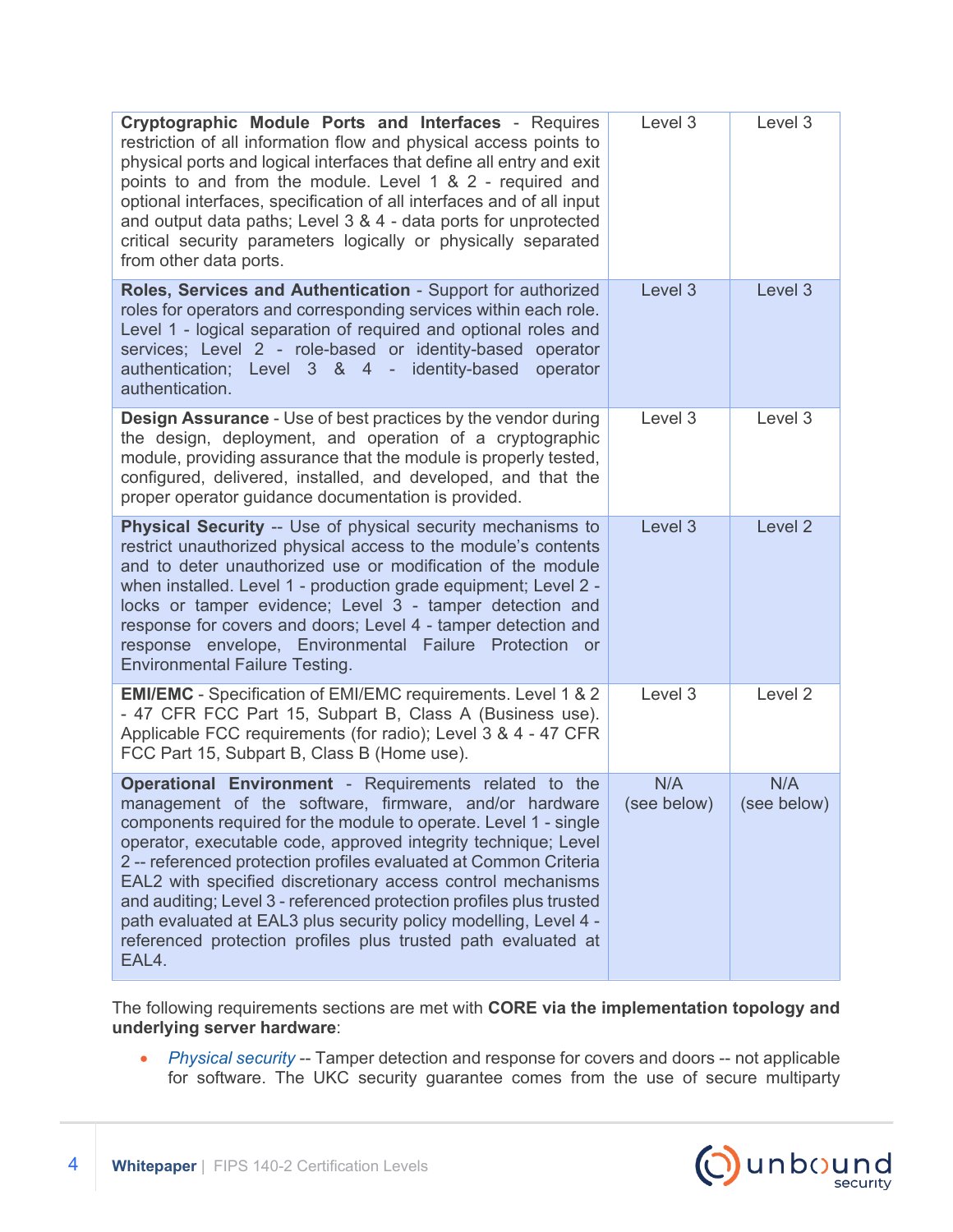computation (MPC) on multiple highly segregated machines holding random key shares, rather than physical security on a single machine where key material exists in full.

- *EMI/EMC* An environmental, non-security related (i.e., TEMPEST) requirement related to electromagnetic radiation – not applicable for software.
- *Operational environment* Relevant to modifiable operating system (OS) only Unbound provides CORE with a non-modifiable hardened OS (hardening guidelines available for other OSs if needed.)

# **FIPS 140-2 Level 3 Security and Beyond**

Unbound CORE also offers unique security benefits that no other FIPS level 3 or higher certified module delivers.

#### *Eliminating the Single Point of Failure*

With CORE, physical tampering on one machine gives no information on keys. Physical key theft or misuse would require physical access to all CORE nodes simultaneously. When CORE is deployed with a high level of segregation between nodes placed in physically secured environments, physical security is even higher than FIPS 140-2 level 3. In a similar fashion, a software-based attack would require simultaneous failure of all CORE nodes, which is extremely difficult when a high level of segregation is implemented.

#### *Key Control and Protection in External IT Environments*

The transition from on-premises to external infrastructure has resulted in another source of risk: a third party can gain access to an organization's cryptographic keys (i.e., following subpoena/warrant or a rogue employee). Splitting CORE nodes between multiple external infrastructure vendors (e.g., multiple cloud IaaS providers) or between external and on-premises guarantees that third-party vendors never have access to keys and thus cannot expose them.

#### *Crypto-agility*

A benefit of Unbound solutions vs. hardware cryptographic modules is the ability to quickly add support for new cryptographic algorithms and fix discovered vulnerabilities via software upgrade.

#### *Key Usage Monitoring, Validation and Enforcement*

In addition to protecting the cryptographic keys at rest, there is a strong need to monitor and enforce policies on the keys' usage through the key lifecycle (generation, distribution, usage, storage, rotation, backup and destruction), to prevent key compromise. Addressing this risk requires detection and response mechanisms that are not typically considered in the design of hardware cryptography solutions. This is detrimental for cryptography use case where even a single malicious key usage can lead to significant negative ramifications, e.g., with code signing, root CA or cryptocurrency.

Unbound enables advanced real-time monitoring by utilizing a module that can correlate and control the usage of keys within CORE, according to certain parameters such as threshold, low & slow, gradual change over time, crypto-commands analysis, users' commands, etc., and alert accordingly. Such functionality allows detection and prevention of malicious usage, or breach attempts of attackers, rogue insiders or well-meaning employees that make honest mistakes.